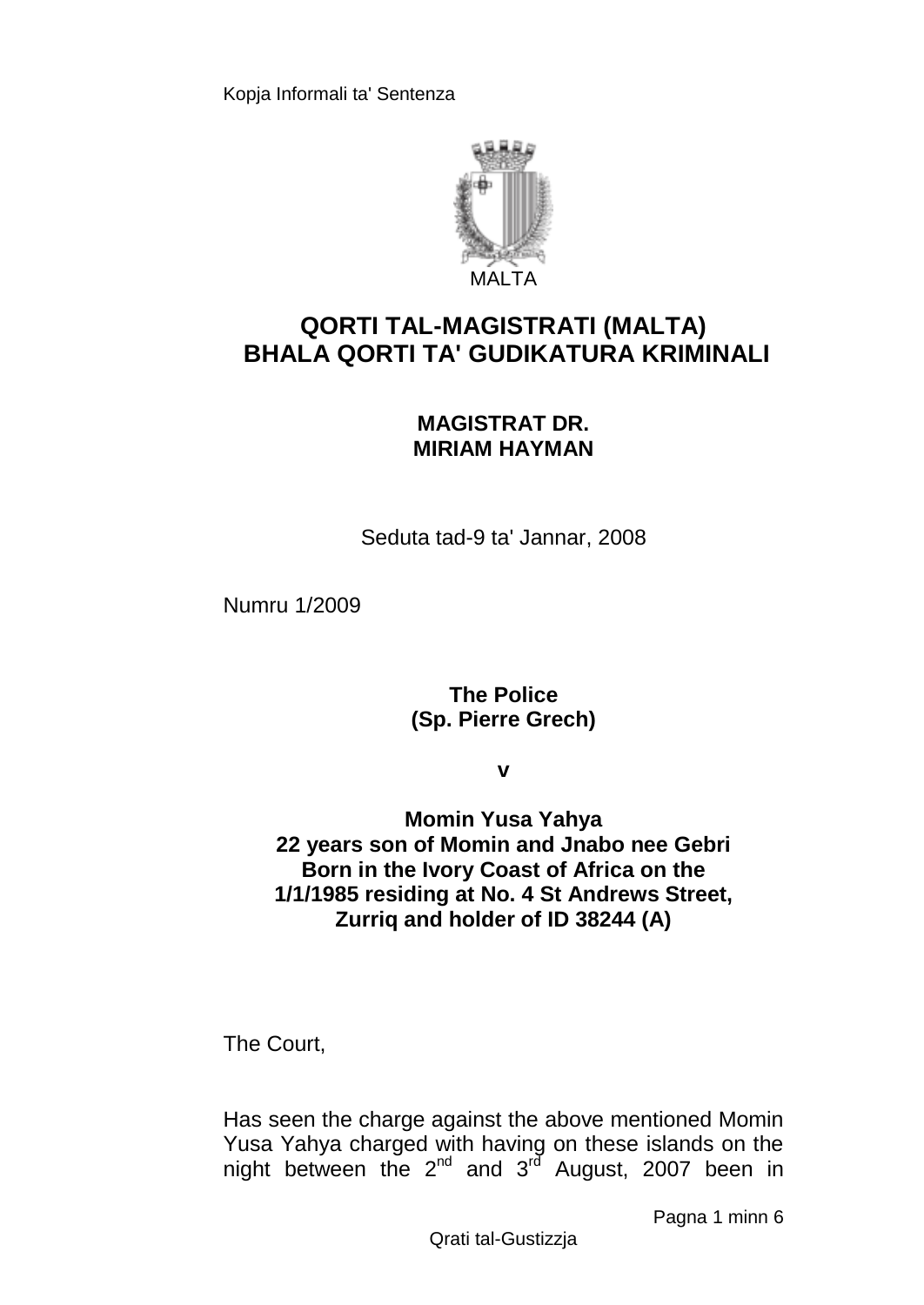possession of the resin obtained from the plant cannabis, or any other preparation of which such resin forms the base, in breachof Section 8 (a) of the Cahpter 101 of the Law of Malta; which offence took place in, or within 100 metres of the perimeter of a school, youth club or centre, or such other place where young people habitually meet, and in conditions denoting that the said drug was not intended for his exclusive use.

In the case of a conviction the Court is also requested to sentence the person convicted or the persons convicted, jointly or severally, to the payment, wholly or in part, to the registrar, of the costs incurred in connection with the employment in the proceedings of any expert or referee, including such experts as would have been appointed in the examination of the proces verbal of the inquiry, within such period and in such amount as shall be determined in the judgement or order in terms of article 533(1) of Chapter 9 of the Laws of Malta.

Seen the order issued by the Attorney General under Chapter 101 of the Laws of Malta a folio 8.

Seen also that under examination (without oath) accused answered he was not guilty as charged.

Seen also the Court order for these proceedings to be conducted in the English language a folio 9.

### **Considers**

This case revolves around the finding of the substance cannabis resin on the person of the accused by two police officials who, according to their evidence, found his antics suspicious. On the other hand accused issued a statement under interrogation and later, viva voce under oath, testified that although such substance was found on his person by the police, this did not belong to him but to an Italian male to whom he had given assistance.

It is pacific between parties and definitely not in contestation that the substance found on the accused by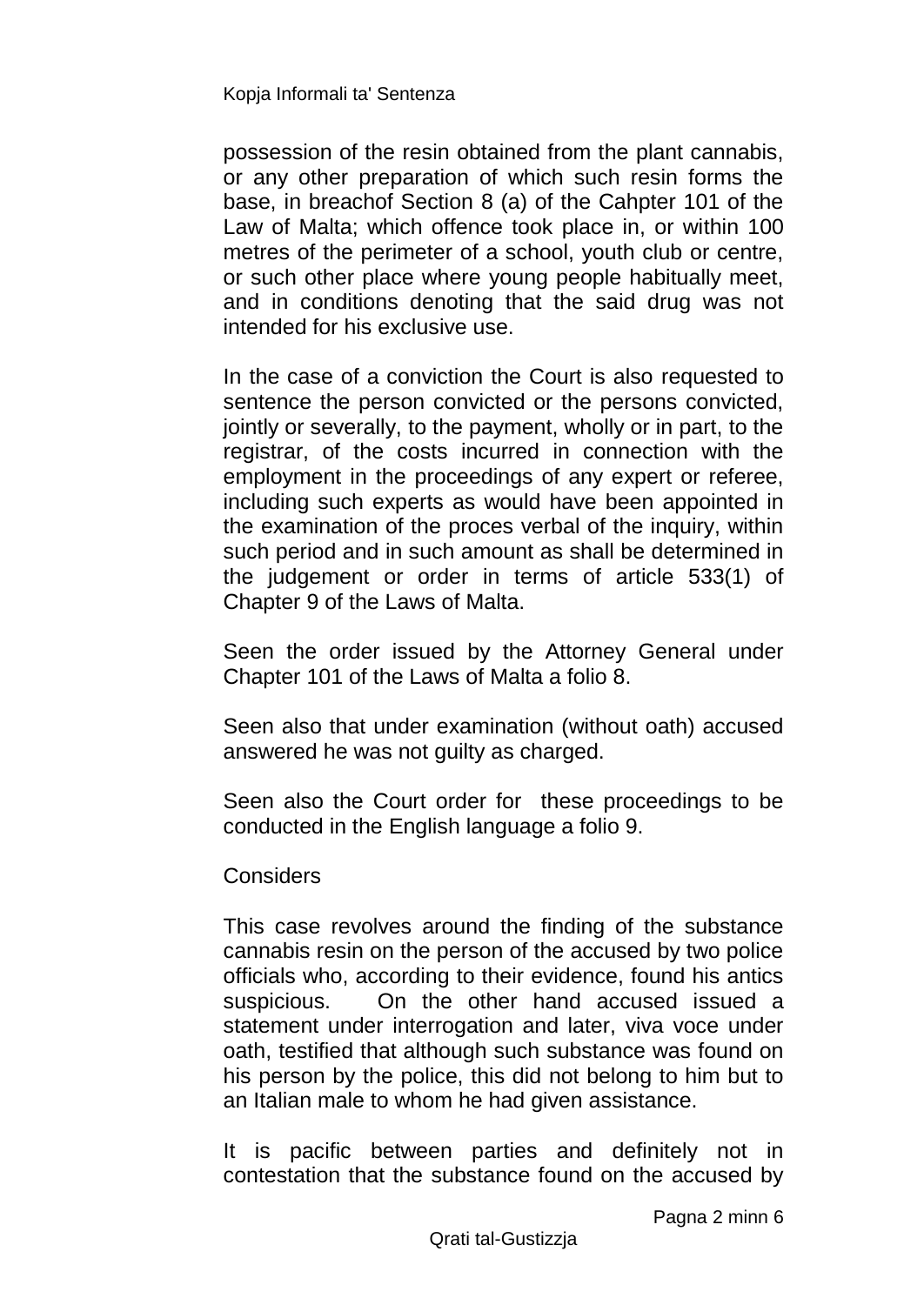PC 101 Enriques and Spiteri was cannabis resin to the weight of 15.31 grams as concluded by Court expert Pharmacist Mario Mifsud, vide Dok MM a folio 72.

It is also confirmed by the Court appointed architect Valerio Schembri that accused was apprehended within hundred metres of parameters of any place, club, centre or such other place where youngsters habitually meet – such place has to be without any doubt the centre of Paceville in the month of August!!!

## **Considers**

As already premised two were the police officers who apprehended accused. Thus PC 101 Noel Enriquez testified that around 1.30 a.m. he together with his colleague, were patrolling Paceville in the vicinity of Clubs Bohemia and Axis there they noticed, as he was noticed in other parts of St Julians, the accused loitering. At about the premised time they (the police) stopped the accused in the vicinity of Axis and inquired about his presence – he replied that he was waiting for a friend. A search was conducted on his person and the mentioned cannabis as well as the sum of sixty Maltese lira were found. PC 101 also considererd that before such a search was conducted on he witnessed accused hand something silverfish to a person who, for him seemed a student. Under cross examination Enriquez testified that when he saw the exchange between the accused and this student he was a distance of one to two metres away, and this from the headlight of the police car. Asked why such a search was conducted on accused, Enriquez answered because accused aroused suspicions because he was seen loitering in three different places and because he was seen handing over this silverish something to this would be student. Questioned at length why the student was not also apprehended, this police official answered that since he had already moved away, for fear of leaving their official car with its contents therein unattended, they chose to let the student go.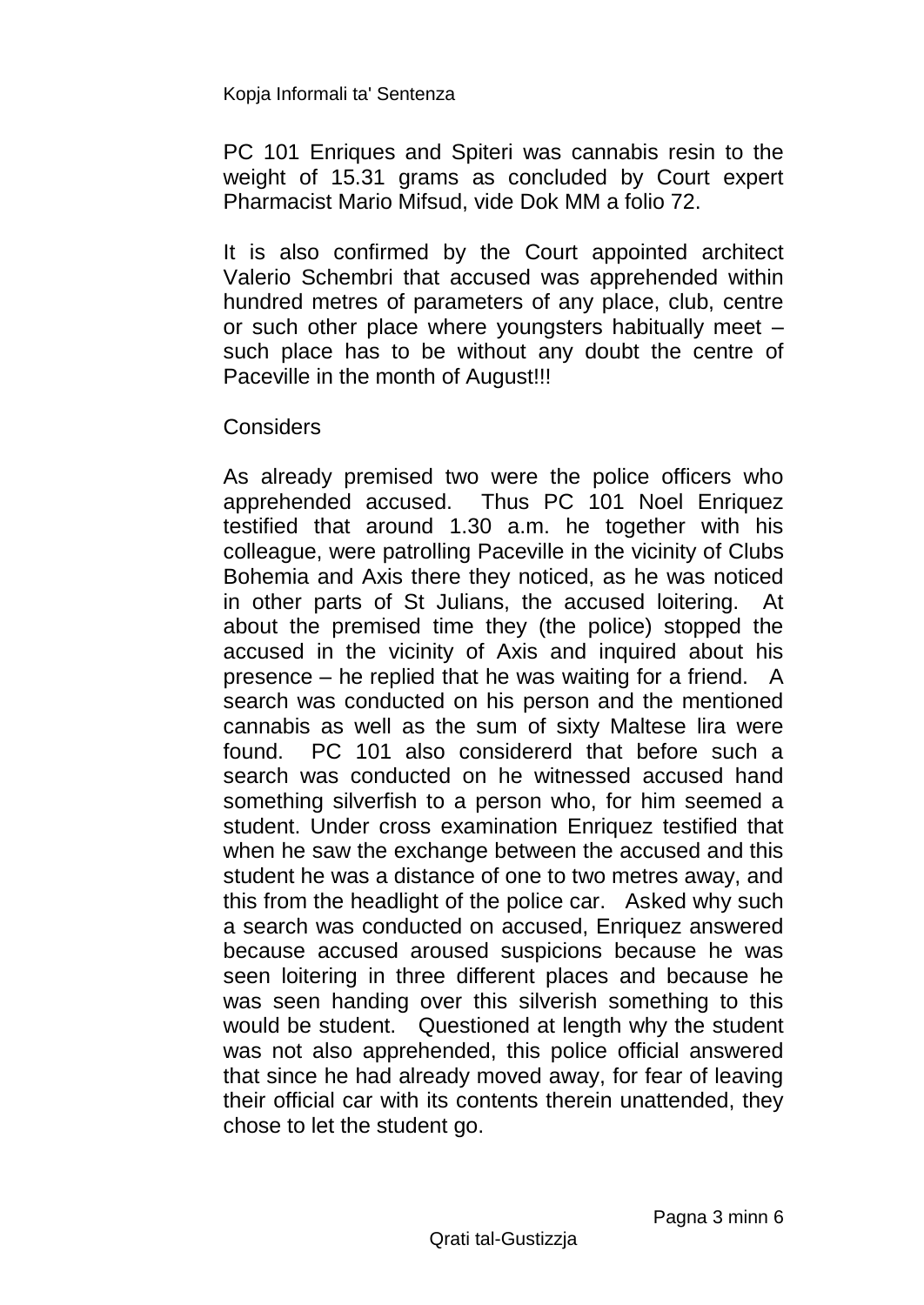Re asked whether at any one of the locations that accused had been viewed, they had witnessed any person unconscious on the ground, he answered in the negative.

PC 1138 Andrei Spiteri was the other police official who participated in apprehending the accused.

PC 1138 Andrei Spiteri also testified about the reason, manner and result of accused's arrest. He spoke about having been on patrol with his colleague PC 101. Here he witnessed the accused at three different localities in the area of St Julians and Paceville. He testified that once accused was seen giving something to a French student, he was apprehended and searched packets of cigarettes full of alleged cannabis substance were found in his possession. Asked what version accused tendered a tempo vergine, Spiteri answered that accused had informed them that he was waiting for a friend. However, no other person was witnessed in the vicinity of the accused except for the above mentioned student.

Under cross examination Spiteri reiterated his previous version of facts adding that the "acquirer student" was not apprehended for fear that accused would actually run away and also because both police officials feared leaving the police car unattended.

On his part accused released a statement to the investigating police and chose to give evidence under oath.

In his statement he denied any knowledge of the contents of the foil as also of the fact that the contents were his. At this stage he explained that on the night of his arrest he was alone in Paceville close to Axis Discotheque, here he saw a man lying on the ground because of water trailing down towards this man, the accused urged him to get up. Upon doing so this man gave the accused three packets of cigarettes because this stranger wanted to go to the toilet to clean himself. On returning this stranger told the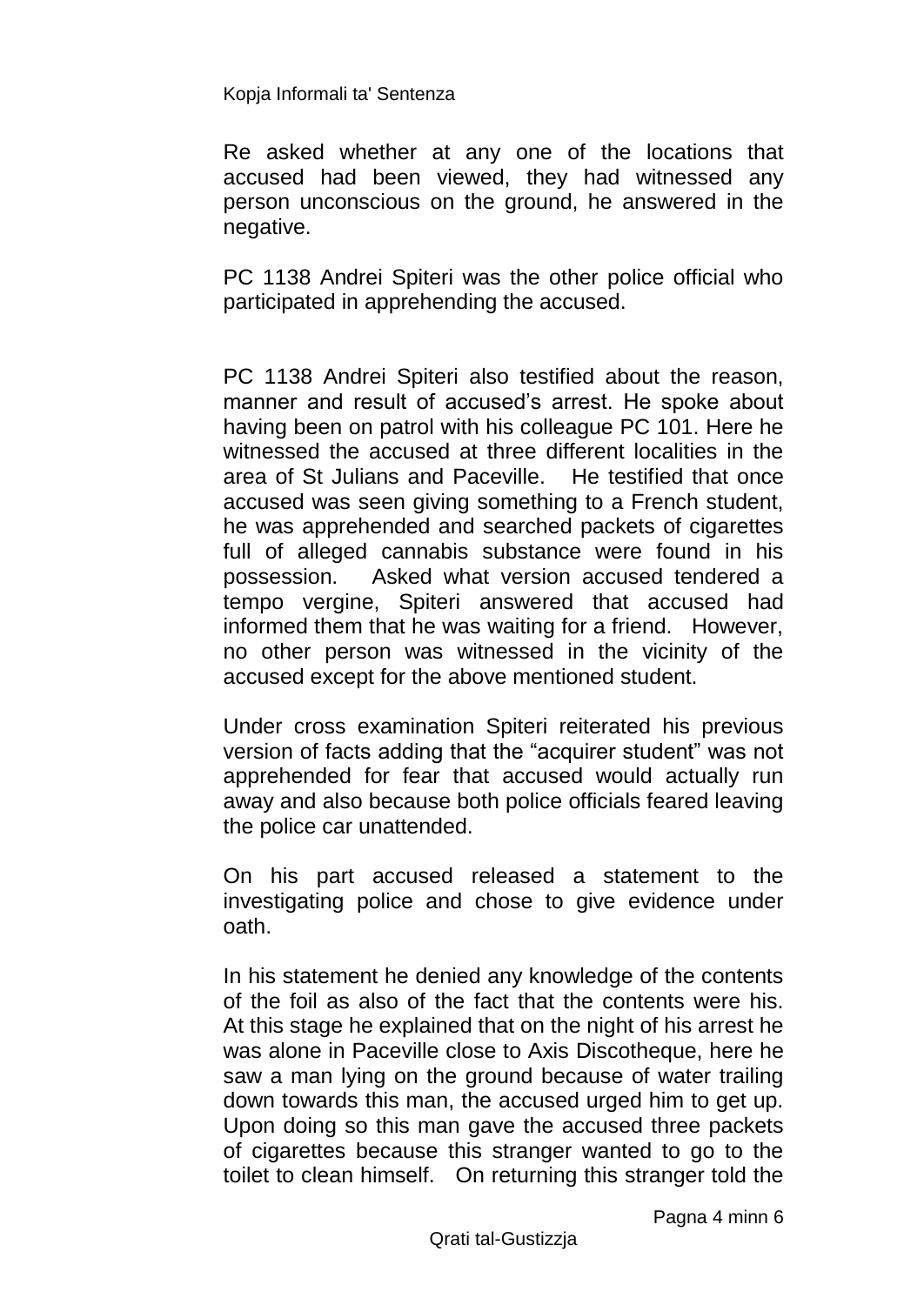accused that he was an Italian, in Malta on holiday. During this exchange of information between the two, the police arrived and this Italian vanished and thus accused arrested. Asked why he did not return the packets of cigarettes to the Italian on his return, accused answered that the Italian had informed him he would take them when he was leaving.

Viva voce he repeated having seen this man lying on the road and water coming towards this person. He reiterated that this man asked him to keep the packets of cigarettes for him till he went to clean his clothes. Accused testified that on the Italian guy's return he had wanted to return the packets of cigarettes, but the Italian had asked him to wait, to chat a bit and later on his departure he would take the cigarettes. It was at this point that the Police arrived. On seeing the Police approach the other guy, Italian according to the accused, ran away. Accused denied any exchange of anything with this guy.

### **Considers**

The Court is thus faced with an acceptance of accused of possession of packets of cigarettes but a denial on his part of ownership thereof or knowledge of contents thereof. Accused also denies and transmission of any object between him and this Italian stranger – a transmission clearly witnessed by the two apprehending police officers. In fact accused although accepting the passage of the packets of cigarettes, three, from the Italian to himself, makes no mention, once he chose to give evidence, of the silver foil object transmitted from him to any other person, denying any exchange from himself to the Italian. On the other hand the policemen were categorical about the exchange of this foiled wrapped object, at a stage when they had no knowledge that other foiled wrapped material was in the packets of cigarettes in the possession of the accused. Moreover the Court is fully satisfied with police officers reason why accused was apprehended and the student (whose nationality frankly is not important) not followed for the same purpose. The